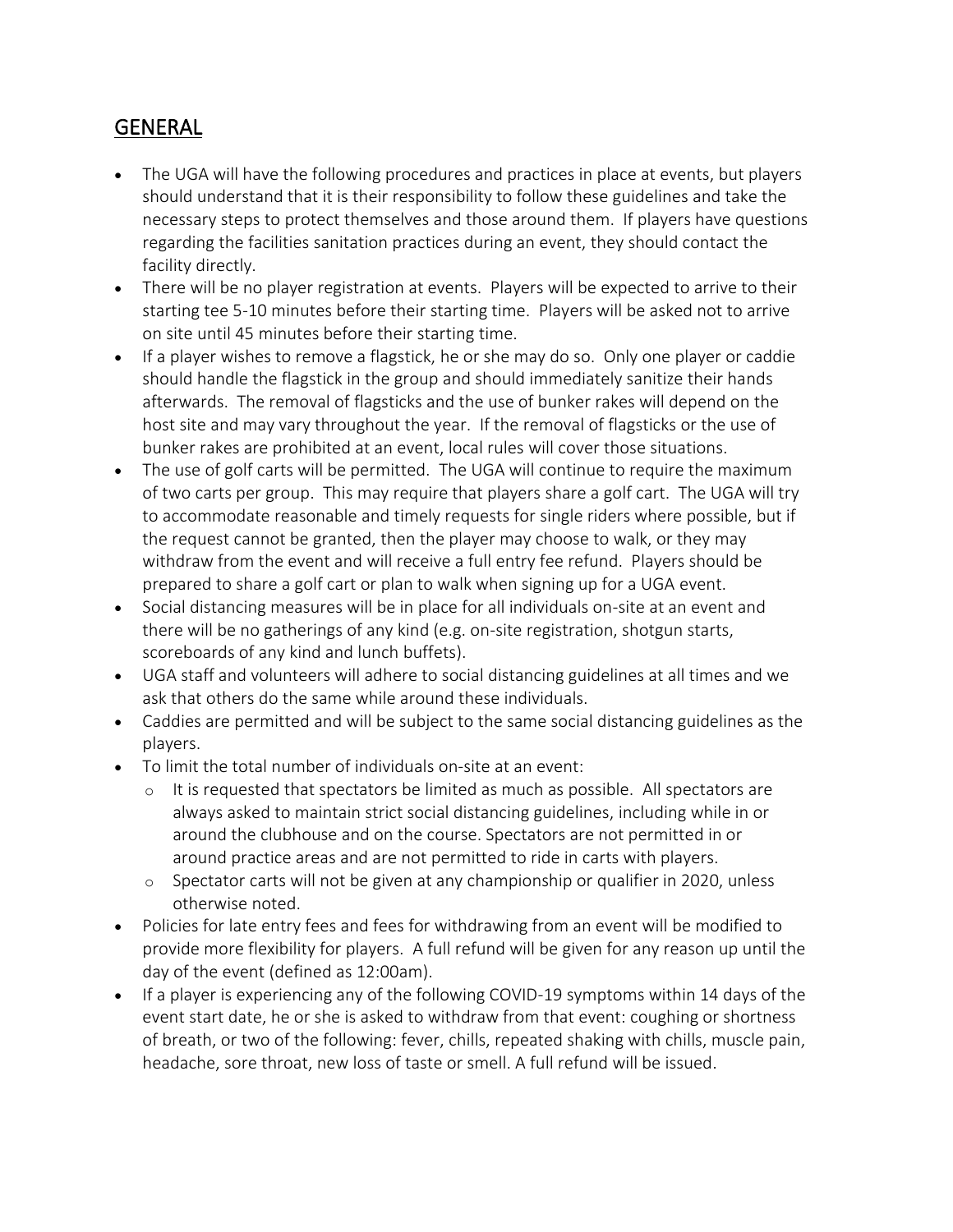### Player Responsibilities

- Be patient with things such as warming up on the driving range, use of the practice putting green, scoring and awards announcements.
- Wash your hands whenever possible but because this is not possible frequently on the golf course, bring your own hand sanitizer and use it regularly. The UGA will have limited hand sanitizing stations at the event.
- Face masks are recommended but not required.
- Provide your own drinks and snacks.
- Respect all direction provided by UGA staff/volunteers and/or host club staff regarding safety measures in place.
- Adhere to all policies in place by the UGA and host club. Failure to do so may result in disqualification and rejection of future entries.

#### Practice Areas

- Social distancing measures will be in place in all practice areas, which may result in limited availability of space.
- Players must be courteous and limit their time on practice areas to allow everyone the opportunity to warm up. Restrictions on practice area use may be enforced and will be made on a course-by-course basis.
- Players should not arrive earlier than 45 minutes before their starting time.

### Group Starting Procedures

- Official scorecards will not be distributed. Players and their markers are asked to record scores by a method of their choosing that will be used in the scoring area.
	- o Use of the USGA TM app is recommended to record scores.
	- $\circ$  A scorecard will be emailed out to the players prior to the start of the event. If a player does not wish to use the app for online scoring, they should print out the scorecard and bring it with them.
- Paperwork (if applicable) will not be distributed prior to the start of any round. Instead, it will be emailed to all players and available on the event portal (scoring website).
- There will be small individual plastic bags with UGA tees on the starting table that players may grab if they wish.
- The official starter will not have any physical contact with players and will not distribute any items.
- There will not be any water or snacks available to players on the starting tee.

#### Group Scoring Procedures

• Players must remain at least six feet away from each other and the official scorer at all times while in the scoring area.